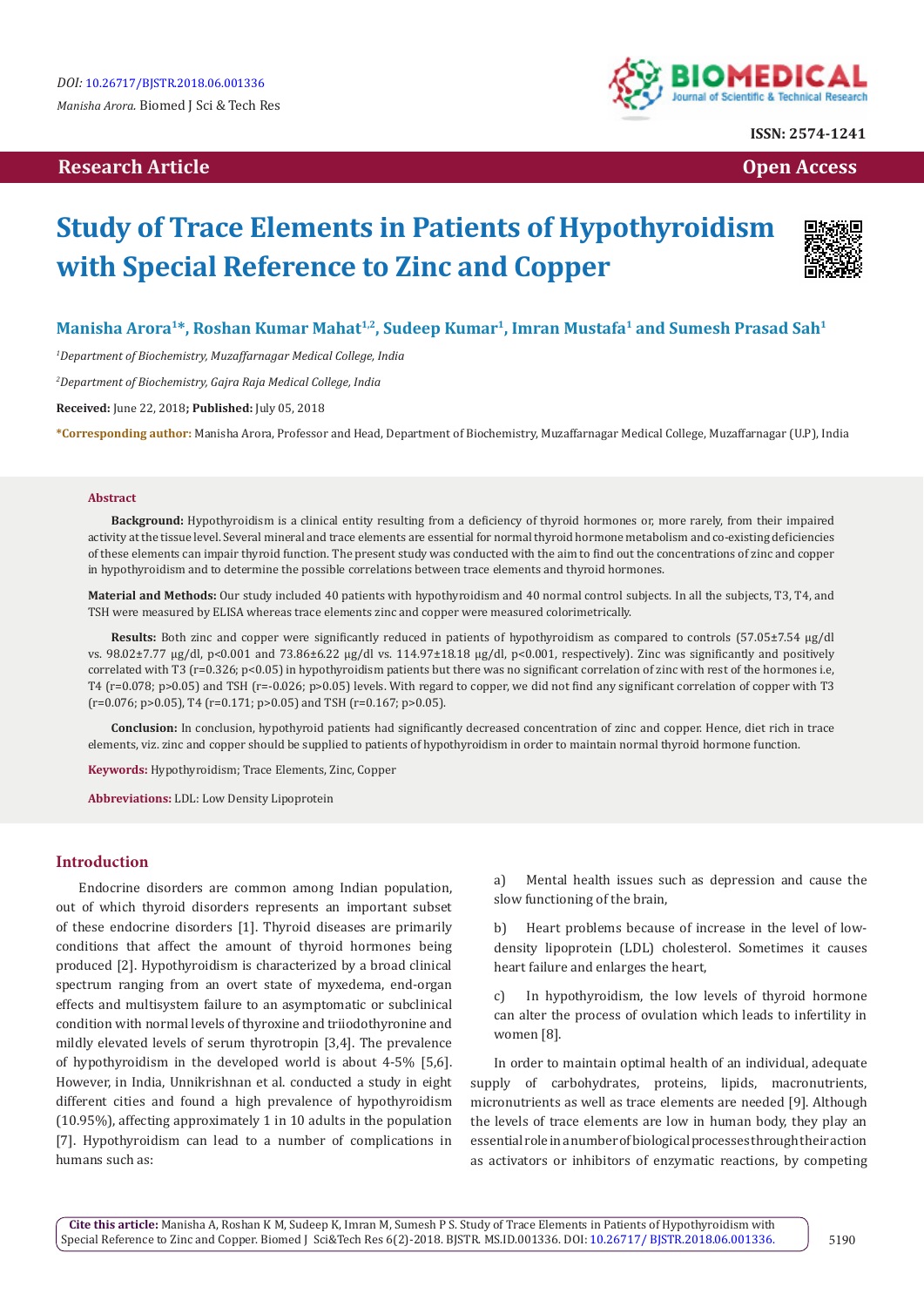with other elements and proteins for binding sites, by influencing the permeability of cell membranes, or through other mechanisms. Trace elements are known to influence hormones at levels of action, including hormone secretion and activity and binding to target tissue. Conversely, hormones influence trace metals metabolism at several levels of action, including excretion and transport of trace elements [10]. Some of the important elements include selenium, iron, and manganese, copper (Cu), and zinc (Zn). Deficiency, lack, and an increase of trace elements can cause irrepa¬rable damages [11]. Zn is an essential trace element which is important for thyroid function and normal thyroid homeostasis. Its roles are complex and may include effects on both the synthesis and mode of action of the hormones [12].

Basically, Zn is required for the proper function of the "enzyme 1,5'- deiodinase," the enzyme catalyzes" the conversion of biologically thyroxine (T4) to its active form triiodothyronine (T3) and decreases the metabolic rate [13]. In addition to this, thyroid hormone binding transcription factor, which are essential for modulation of gene expression, also contain zinc bound to cysteine residues [14]. Copper, the third most abundant mineral in the human body, plays an important role in thyroid metabolism, especially in hormone production and absorption. Copper stimulates the production of the thyroxine hormone T4 and prevents over absorption of T4 in the blood cells by controlling the body's calcium levels. Apart from this, copper is also required for the synthesis of phospholipids, which are required for the stimulation of thyroid stimulating hormone [15]. The study regarding the role of trace elements in hypothyroidism is not well documented in the literature; hence,we have planned this study with the aim to find out the concentrations of zinc and copper in hypothyroidism and to determine the possible correlations between trace elements and thyroid hormones.

## **Materials and Methods**

## **Study design and Subjects**

The present case-control study was carried out in the Department of Biochemistry, Muzaffarnagar Medical College, Muzaffarnagar after getting approval from Institutional Ethical Committee. 40 diagnosed patients with hypothyroidism aged between 20 to 60 years of either sex were taken as cases and 40 normal healthy age and gender-matched individuals were taken as controls. The patients with hypothyroidism were diagnosed on the basis of clinical examinations and hormones levels (T3, T4, and TSH) by a physician. The controls were taken from in and around of Muzaffarnagar Medical College, Muzaffarnagar. Patients of hepatic disease, renal disease, malabsorption syndrome, those who are suffering from any other endocrinal disorders e.g. diabetes, those who are on nutritional and antioxidants supplements, smokers,

tobacco chewers and subjects not willing to give consent were excluded from the present study. Written informed consent was taken from cases and controls after a full explanation of the study.

#### **Biochemical Measurements**

About 5 mL of venous blood sample was collected under all aseptic precautions from cases and controls and transferred to the sterile plane test tube. The blood was allowed to clot and centrifuged at 5000 rpm for 5 minutes. Sera were separated and stored at -20°C until analysis. T3, T4, and TSH were measured by using commercially available ELISA kit (Bene Sphera Avantor Inc, India). Serum zinc and copper were determined by colorimetric method.

#### **Statistical Analysis**

Statistical analysis and interpretation of data were done by Statistical Package for Social Science version 20 (IBM, SPSS statistics 20, Armonk, NY, USA). The data were checked for normality by using Shapiro-Wilk test. The statistical differences between cases and controls were determined by student independent sample t-test and Mann-Whitney U test for normally distributed data and skewed data, respectively. Chi-square test is used for categorical data. Pearson's correlation analysis was done to find a probable correlation between variables. p-value less than 0.05 were considered significant.

# **Results**

The total number of subjects included in the present study was 80, out of which 40 were patients with hypothyroidism and 40 were normal healthy control individuals. Table 1 shows the clinical characteristics of the subjects included in the study. The average age of hypothyroidism patients and control subjects were 36.93±8.59 years and 34.38±7.69 years respectively. By statistical analysis, we found no significant differences between these two groups with regard to age, indicating that cases and controls were age matched. There was no significant difference in sex distribution between cases and controls. Both zinc and copper were significantly reduced in patients of hypothyroidism as compared to controls (57.05±7.54 µg/dl *vs*. 98.02±7.77 µg/dl, *p*<0.001 and 73.86±6.22 µg/dl *vs*. 114.97±18.18 µg/dl, *p*<0.001, respectively). Table 2 shows Pearson's correlation analysis between variables in hypothyroidism patients. Zinc was significantly and positively correlated with T3 (r=0.326; *p*<0.05) in hypothyroidism patients but there was no significant correlation of zinc with rest of the hormones i.e. T4 (r=0.078; *p*>0.05) and TSH (r=-0.026; *p*>0.05) levels. With regard to copper, we did not find any significant correlation of copper with T3 (r=0.076; *p*>0.05), T4 (r=0.171; *p*>0.05) and TSH (r=0.167; *p*>0.05). Figure 1 shows a comparison of zinc and copper between controls and hypothyroidism patients.

Table 1: Shows the clinical characteristics of the subjects included in the study.

| Variables            | Control subjects (n=40)<br>Hypothyroid subjects $(n=40)$ |                    |  |  |  |  |
|----------------------|----------------------------------------------------------|--------------------|--|--|--|--|
| Age (years)          | 36.93±8.59NS<br>34.38±7.69                               |                    |  |  |  |  |
| Sex (M/F)            | 16/24                                                    | 13/27NS            |  |  |  |  |
| $T3$ (ng/ml)         | $1.15 \pm 0.25$                                          | $0.44 \pm 0.04$ ** |  |  |  |  |
| $T4 \text{ (µg/dl)}$ | $7.10 \pm 1.16$                                          | $3.43 \pm 0.52**$  |  |  |  |  |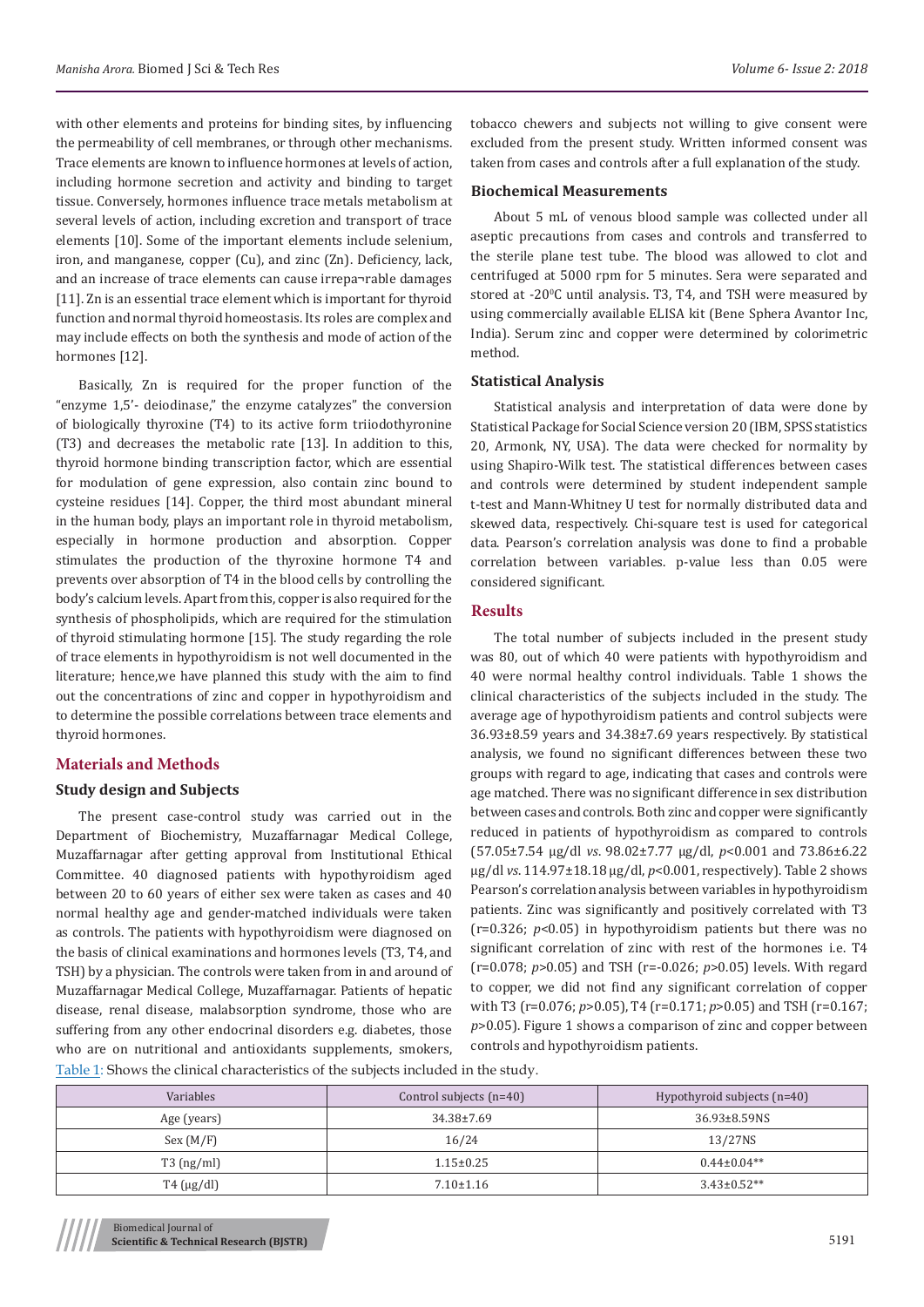| $TSH$ ( $\mu$ IU/dl) | $3.86 \pm 0.86$  | $42.07 \pm 17.36**$ |
|----------------------|------------------|---------------------|
| $\text{Zn}$ (µg/dl)  | $98.02 \pm 7.77$ | 57.05±7.54**        |
| Cu (µg/dl)           | 114.97±18.18     | 73.86±6.22**        |

Results are shown as mean±SD; T3: Triiodothyronine; T4: Thyroxine; TSH: Thyroid stimulating hormone; Zn: Zinc; Cu: Copper; NSNon significant; \*\*Significant at p<0.001

**Table 2:** Shows Pearson's correlation analysis between variables in hypothyroidism patients.

| Parameters     | T <sub>3</sub> | <b>T4</b>  | <b>TSH</b> | Zn       | Cu       |
|----------------|----------------|------------|------------|----------|----------|
| T <sub>3</sub> |                | $0.545**$  | $-0.492**$ | $0.326*$ | 0.076    |
| T <sub>4</sub> | $0.545**$      |            | $-0.420**$ | 0.078    | 0.171    |
| <b>TSH</b>     | $-0.492**$     | $-0.420**$ |            | $-0.026$ | 0.167    |
| Zn             | $0.326*$       | 0.078      | $-0.026$   |          | $-0.008$ |
| Cu             | 0.076          | 0.171      | 0.167      | $-0.008$ |          |



#### **Discussion**

Hypothyroidism is a clinical entity resulting from a deficiency of thyroid hormones or, more rarely, from their impaired activity at the tissue level. In hypothyroidism, the basal metabolic rate is decreased, as are other processes dependent upon thyroid hormones [16]. In the present study, we in¬vestigated serum Zn and Cu concentrations in pa¬tients of hypothyroidism and found a possible correlation of these trace elements with thyroid hormones. Several mineral and trace elements are essential for normal thyroid hormone metabolism and co-existing deficiencies of these elements can impair thyroid function [17]. Zinc affects thyroid hormone at several levels e.g. zinc deficiency inhibits TRH synthesis [18] and depresses TSH, T4, and T3 [19]. It is also necessary for extrathyroidal conversion of T4 to T3 [20] and it plays role in T3 binding to the nuclear receptor as well as the binding of the receptor to DNA [21]. Alternation in thyroid function has been reported in zinc-deficient status [22], on the other hand, hypothyroidism induced zinc deficiency in humans, as well as zinc deficiency causes hypothyroidism [23].

In our study, we found significantly decreased level of zinc in patients of hypothyroidism as compared to control subjects, which is in line with the findings of Mohammed et al. [15], Baloch et al. [24], Al-Juboori et al. [25], Ali et al. [26], Jinger et al. [27], Rashid et al. [28]. The possible mechanism for the decreased level of zinc in hypothyroidism patients is that gastrointestinal absorption of zinc is severely impaired in these patients[29]. Another explanation, according to the study done by Bellisola, is due to the significant influence of TSH in the variations of concentration of iodine, selenium, and zinc in normal and altered human thyroid tissues [30]. In addition to this, the tubular excretion of Zn also leads to low levels of plasma zinc [31]. Copper is an essential element, acts as a cofactor for tyrosinase which is required for the biosynthesis of tyrosine; a protein component of thyroglobulin needed for the synthesis of the thyroid hormones [32]. In the present study, we revealed the significantly decreased level of copper in patients with hypothyroidism as compared to controls which is consistent with the previous studies [27,28].

However, most of the authors in their studies found no significant difference in copper level between hypothyroidism patients and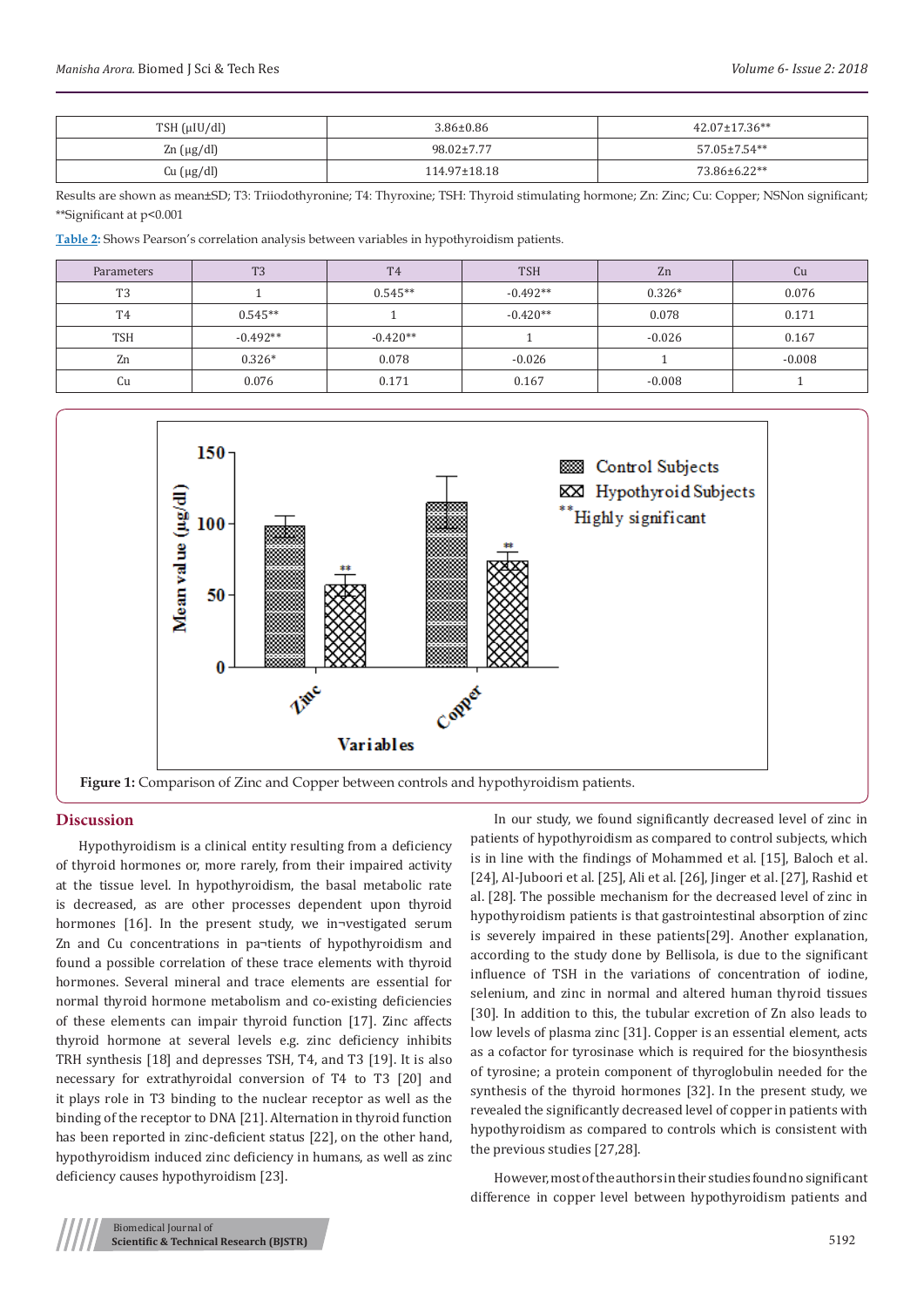control subjects [15,24-26]. As there is an alteration in the level of copper in hypothyroidism patients, correct levels are needed to prevent thyroid problems and can be used in the treatment of thyroid disease. We found a significant and positive correlation of zinc with T3 level, but there was no significant correlation of zinc with rest of the hormones i.e. T4 and TSH levels. However, we did not found any significant correlation of copper with T3, T4, and TSH in hypothyroidism patients. These results are same as reported by Rashid et al. [28]. The significant positive correlation of zinc with T3 may be because of decreased activity of hepatic type I 5-deiodinase by 67% during Zn deficiency [33]. Another possible reason for this might be the T3 receptor is thought to require zinc to adopt its biologically active conformation [34].

#### **Conclusion**

In conclusion, hypothyroid patients had significantly decreased levels of zinc and copper, which indicates abnormal metabolism of zinc and copper in hypothyroidism and may exaggerate the complications of hypothyroidism. Hence, diet rich in trace elements, viz. zinc and copper should be supplied to patients with hypothyroidism in order to maintain normal thyroid hormone function. However, studies with a large number of hypothyroid patients are needed in order to get more precise results.

#### **References**

- 1. [Vanderpump MP, Tunbridge WM, French JM, Appleton D, Bates D, et al.](https://www.ncbi.nlm.nih.gov/pubmed/7641412)  [\(1995\) The incidence of thyroid disorders in the community: A twenty](https://www.ncbi.nlm.nih.gov/pubmed/7641412)[year follow-up of the whickham survey. Clin Endocrinol 43\(1\): 55-68.](https://www.ncbi.nlm.nih.gov/pubmed/7641412)
- 2. [Rabeh NM, El Ghandour HA \(2016\) Effect of Iron, Zinc, Vitamin E](http://article.sciencepublishinggroup.com/html/10.11648.j.ijnfs.20160503.18.html)  [and Vitamin C supplementation on thyroid hormones in rats with](http://article.sciencepublishinggroup.com/html/10.11648.j.ijnfs.20160503.18.html)  [hypothyroidism. Int J Nutr Food Sci 5\(3\): 201-210.](http://article.sciencepublishinggroup.com/html/10.11648.j.ijnfs.20160503.18.html)
- 3. [Cooper DS \(2001\) Clinical practice. Subclinical hypothyroidism.](https://www.ncbi.nlm.nih.gov/pubmed/11474665) N Engl J Med [345\(4\): 260-265.](https://www.ncbi.nlm.nih.gov/pubmed/11474665)
- 4. [Roberts CG, Ladenson PW\(2004\) Hypothyroidism.](https://www.thelancet.com/journals/lancet/article/PIIS0140-6736(04)15696-1/abstract) Lancet 363(9411): [793-803.](https://www.thelancet.com/journals/lancet/article/PIIS0140-6736(04)15696-1/abstract)
- 5. [Hollowell JG, Staehling NW, Flanders WD, Hannon WH, Gunter EW, et](https://www.ncbi.nlm.nih.gov/pubmed/11836274)  [al. \(2002\) Serum TSH, T \(4\), and thyroid antibodies in the United States](https://www.ncbi.nlm.nih.gov/pubmed/11836274)  [population \(1988 to 1994\): National Health and Nutrition Examination](https://www.ncbi.nlm.nih.gov/pubmed/11836274)  Survey (NHANES III). [J Clin Endocrinol Metab](https://www.ncbi.nlm.nih.gov/pubmed/11836274) 87(2): 489-499.
- 6. [Hoogendoorn EH, Hermus AR, de Vegt F, Ross HA, Verbeek AL, et](https://www.ncbi.nlm.nih.gov/pubmed/16254196)  [al. \(2006\) Thyroid function and prevalence of anti-thyroperoxidase](https://www.ncbi.nlm.nih.gov/pubmed/16254196)  [antibodies in a population with borderline sufficient iodine intake:](https://www.ncbi.nlm.nih.gov/pubmed/16254196)  [Influences of age and sex.](https://www.ncbi.nlm.nih.gov/pubmed/16254196) Clin Chem 52(1): 104-111.
- 7. [Unnikrishnan AG, Kalra S, Sahay RK, Bantwal G, John M, et al. \(2013\)](https://www.ncbi.nlm.nih.gov/pmc/articles/PMC3743364/)  [Prevalence of hypothyroidism in adults: An epidemiological study in](https://www.ncbi.nlm.nih.gov/pmc/articles/PMC3743364/)  [eight cities of India. Indian J Endocrinol Metab 17\(4\): 647-652.](https://www.ncbi.nlm.nih.gov/pmc/articles/PMC3743364/)
- 8. [Khanam S \(2018\) Impact of zinc on thyroid metabolism. J Diabetes](http://medcraveonline.com/JDMDC/JDMDC-05-00134.pdf)  [MetabDisord Control 5\(1\): 00134.](http://medcraveonline.com/JDMDC/JDMDC-05-00134.pdf)
- 9. Solomons N (1993) Trace Elements. In 'Clinical Nutrition: Parenteral Nutrition' (2nd Edn.). Philadelphia pp. 150-183.
- 10. [Henkin RI \(1976\) Trace Elements in Endocrinology. Med Clin North](https://www.sciencedirect.com/science/article/pii/S0025712516318612)  [America 60\(4\): 779-797.](https://www.sciencedirect.com/science/article/pii/S0025712516318612)
- 11. [Siddiqui K, Bawazeer N, Joy SS \(2014\) Variation in macro and](https://www.hindawi.com/journals/tswj/2014/461591/)  [trace elements in progression of type 2 diabetes. Scientific World](https://www.hindawi.com/journals/tswj/2014/461591/)  Journal [461591.](https://www.hindawi.com/journals/tswj/2014/461591/)
- 12. [Ahmed RO, Abdrabo AA \(2016\) Levels of serum zinc and manganese](http://www.pearlresearchjournals.org/journals/jmbsr/archive/2016/Feb/pdf/Ahmed%20and%20Abdrabo.pdf)  [among Sudanese patients with thyroid dysfunction. J Med Biol Sci Res](http://www.pearlresearchjournals.org/journals/jmbsr/archive/2016/Feb/pdf/Ahmed%20and%20Abdrabo.pdf)  [2\(2\): 33-35.](http://www.pearlresearchjournals.org/journals/jmbsr/archive/2016/Feb/pdf/Ahmed%20and%20Abdrabo.pdf)
- 13. [Ezzat Aziz M, Habil NY, Kareem A, Diab S \(2016\) Effectiveness of zinc](http://www.medicaljb.com/article.aspx?jrid=1193) [supplementation in regulating serum hormonal and inflammatory](http://www.medicaljb.com/article.aspx?jrid=1193) [status in hypothyroidism patients. Med J Babylon 13\(2\): 347-353.](http://www.medicaljb.com/article.aspx?jrid=1193)
- 14. [Civitareale D, Saiardi A, Falasca P \(1994\) Purification and characterization](https://www.ncbi.nlm.nih.gov/pubmed/7818505) [of thyroid transcription factor 2. Biochem 304\(3\): 981-985.](https://www.ncbi.nlm.nih.gov/pubmed/7818505)
- 15. Mohammed HIY, Idrees OF, Ismail AM, Ahmed SA (2015) Evaluation of copper and zinc among hyper and hypothyroidism patients. European Acad Res 3(5): 5422-5434.
- 16. [Laurberg P, Andersen S, Bulow P, Carle A \(2005\) Hypothyroidism in the](https://www.ncbi.nlm.nih.gov/pubmed/15663347) [elderly: pathophysiology, diagnosis and treatment. Drugs Aging 22\(1\):](https://www.ncbi.nlm.nih.gov/pubmed/15663347) [23-38.](https://www.ncbi.nlm.nih.gov/pubmed/15663347)
- 17. [Zimmermann MB, Kohrle J \(2002\) The impact of iron and selenium](https://www.ncbi.nlm.nih.gov/pubmed/12487769) [deficiency on iodine and thyroid metabolism: Biochemistry and](https://www.ncbi.nlm.nih.gov/pubmed/12487769) [relevance to public health. Thyroid 12\(10\): 867-878.](https://www.ncbi.nlm.nih.gov/pubmed/12487769)
- 18. [Morley JE, Gordon J, Hershman JM \(1980\) Zinc deficiency, chronic](https://www.ncbi.nlm.nih.gov/pubmed/7405879) [starvation, and hypothalamic-pituitary-thyroid function. Am J Clin Nutr](https://www.ncbi.nlm.nih.gov/pubmed/7405879) [33\(8\): 1767-1770.](https://www.ncbi.nlm.nih.gov/pubmed/7405879)
- 19. [Pekary AE, Bhasin S, Smith V, Sugawara M, Swerdloff RS, et al. \(1987\)](https://www.ncbi.nlm.nih.gov/pubmed/3116140) [Thyroid hormone modulation of thyrotrophin-releasing hormone \(TRH\)](https://www.ncbi.nlm.nih.gov/pubmed/3116140) [and TRH-Gly levels in the male rat reproductive system. J Endocrinol](https://www.ncbi.nlm.nih.gov/pubmed/3116140) [114\(2\): 271-277.](https://www.ncbi.nlm.nih.gov/pubmed/3116140)
- 20. [Pekary AE, Lukaski HC, Mena I, Hershman JM \(1991\) Processing of TRH](https://www.ncbi.nlm.nih.gov/pubmed/1800945) [precursor peptides in rat brain and pituitary is zinc dependent. Peptides](https://www.ncbi.nlm.nih.gov/pubmed/1800945) [12\(5\): 1025-1032.](https://www.ncbi.nlm.nih.gov/pubmed/1800945)
- 21. [Anselmet A, Bismuth J, Torresani J \(1983\) Triiodothyronine nuclear](https://www.ncbi.nlm.nih.gov/pubmed/6299360) [receptor. Role of histones and DNA in hormone binding. BiochimBiophys](https://www.ncbi.nlm.nih.gov/pubmed/6299360) [Acta 739\(3\): 291-300.](https://www.ncbi.nlm.nih.gov/pubmed/6299360)
- 22. [Olivier JW, Sachan DS, Su P, Applehans FM \(1987\) Effects of zinc](https://www.ncbi.nlm.nih.gov/pubmed/3608829) [deficiency on thyroid function. Drug Nutr Interact 5\(2\): 113-124.](https://www.ncbi.nlm.nih.gov/pubmed/3608829)
- 23. Pimenta WP, Brandäo Neto J, Curi PR (1992) Renal handling of zinc in insulin dependent diabetes mellitus patients. Trace Elem Med 9: 34-37.
- 24. [Baloch S, Memon AR, Hayat AS, Masood N \(2013\) Evaluation of serum](http://www.ejournalofscience.org/archive/vol3no3/vol3no3_11.pdf) [copper and zinc in hypothyroidism patients. ARPN J Sci Technol 3\(3\):](http://www.ejournalofscience.org/archive/vol3no3/vol3no3_11.pdf) [316-318.](http://www.ejournalofscience.org/archive/vol3no3/vol3no3_11.pdf)
- 25. [Al-Juboori IA, Al Rawi R, A Hakeim HK \(2009\) Estimation of serum](http://www.journals.istanbul.edu.tr/iufsjb/article/view/1023000626) [copper, manganese, Selenium, and zinc in hypothyroidism patients. IUFS](http://www.journals.istanbul.edu.tr/iufsjb/article/view/1023000626) [J Biol 68\(2\): 121-126.](http://www.journals.istanbul.edu.tr/iufsjb/article/view/1023000626)
- 26. [Ali EA, Kadhem H, Hussein A \(2008\) Estimation of serum copper,](https://www.iasj.net/iasj?func=fulltext&aId=1043) [manganese, selenium and zinc in hypothyroid patients. J Fac Med](https://www.iasj.net/iasj?func=fulltext&aId=1043) [Baghdad 50\(2\): 255-260.](https://www.iasj.net/iasj?func=fulltext&aId=1043)
- 27. Jinger SK, Choudhary M, Vyas RK (2015) Comparative study of trace elements in healthy controls and hypothyroidism patients in western Rajasthan. Global J Res Anal 4(2): 157-159.
- 28. Rashid NF, Abed BA, Abas TA (2010) Relationship between some trace elements, lipid profile and hypothyroidism. AJPS 8(2): 127-138.
- 29. [Yoshida K, Kiso Y, Watanabe T, Kaise K, Kaise N, et al. \(1990\) Erythrocyte](https://www.ncbi.nlm.nih.gov/pubmed/2299989) [zinc in hyperthyroidism: reflection of integrated thyroid hormone levels](https://www.ncbi.nlm.nih.gov/pubmed/2299989) [over the previous few months. Metabolism 39\(2\): 182-186.](https://www.ncbi.nlm.nih.gov/pubmed/2299989)
- 30. [Bellisola G, Bratter P, Cinque G, Francia G, Galassini S, et al. \(1998\) The](https://www.ncbi.nlm.nih.gov/pubmed/9857330) [TSH-dependent variation of the essential elements iodine, selenium and](https://www.ncbi.nlm.nih.gov/pubmed/9857330) [zinc within human thyroid tissues. J Trace Elem Med Biol 12\(3\): 177-](https://www.ncbi.nlm.nih.gov/pubmed/9857330) [182.](https://www.ncbi.nlm.nih.gov/pubmed/9857330)
- 31. [Baltaci AK, Mogulkoc R, Belviranli M \(2013\) Serum levels of calcium,](https://www.ncbi.nlm.nih.gov/pubmed/24053074) [selenium, magnesium, phosphorus, chromium, copper and iron-their](https://www.ncbi.nlm.nih.gov/pubmed/24053074) [relation to zinc in rats with induced hypothyroidism. Acta Clinical](https://www.ncbi.nlm.nih.gov/pubmed/24053074) [Croatica 52\(2\): 151-156.](https://www.ncbi.nlm.nih.gov/pubmed/24053074)
- 32. [Adedapo KS, Sonuga AA, Afolabi AO, Amosu A \(2014\) Interaction of](http://www.sciencedomain.org/abstract/5969) [some selected trace elements with thyroid hormones in patients with](http://www.sciencedomain.org/abstract/5969) [goiter in Ibadan, Nigeria. J Sci Res Rep 3\(22\): 2875-2883.](http://www.sciencedomain.org/abstract/5969)